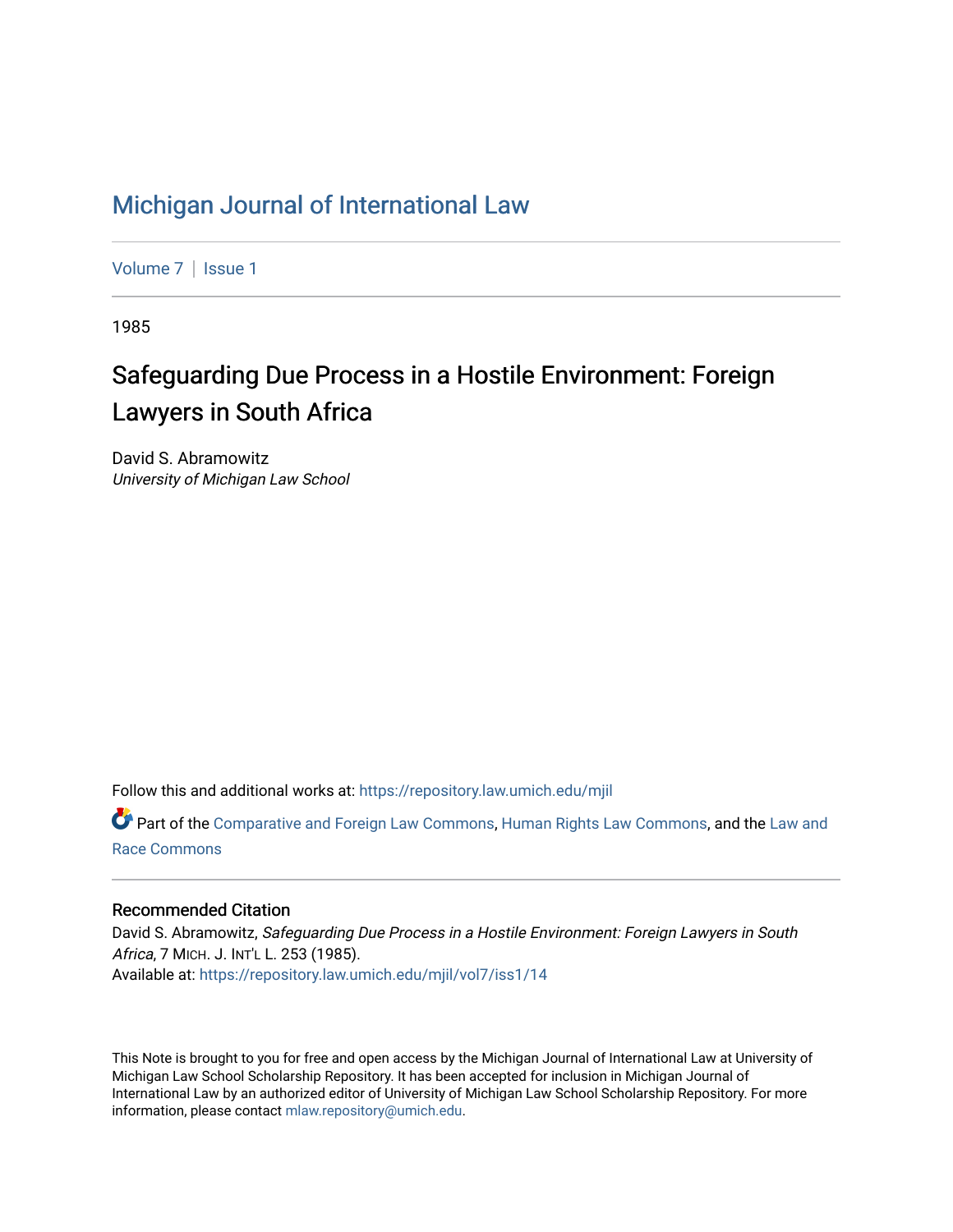## **Safeguarding Due Process in a Hostile Environment: Foreign Lawyers in South Africa**

### **David S. Abramowitz'**

**A** significant number of non-South African, nongovernmental' and intergovernmental<sup>2</sup> organizations are active in the promotion of human rights in South Africa. They provide financial assistance to human rights victims and their families,<sup>3</sup> monitor individual violations,<sup>4</sup> undertake fact-finding missions regard-

**\*** Class of **1986,** University of Michigan Law School.

**I.** NGOs active in South Africa include Amnesty International, the Lawyers Committee for International Human Rights, the Lawyers' Committee for Civil Rights Under Law, the International Human Rights Law Group, the International Defence and Aid Fund, the American Committee on Africa, the Anti-Apartheid Movement, the British Council of Churches, the South African Institute of Race Relations, the World Council of Churches, and the International League for Human Rights. For background, see Weissbrodt, International Trial Observers, **18 STAN. J.** INr'L L. **27 (1982)** [hereinafter cited as International Trial Observers]; and Weissbrodt **&** McCarthy, Fact-Finding **by** International Non-governmental Human Rights Organizations, 22 VA. **J. INT'L** L. **1 (1981); G.** SHEPHERD, **ANTI-APARTHEID (1977);** and Weissbrodt, The Role of International Nongovernmental Organizations in the Implementation of Human Rights, 12 **TEX. INT'L** L. **J. 293 (1977)** [hereinafter cited as Nongovernmental Organizations].

2. The United Nations **(UN),** the single largest intergovernmental organization involved in the protection of human rights, has both permanent and ad hoc bodies to investigate alleged systematic abuses. Regional organizations protecting human rights such as the European Commission on Human Rights and the Inter-American Commission on Human Rights also have significant investigatory powers. See R. LILLICH & E **NEWMAN, INTERNATIONAL HUMAN** RIGHTS 266-67 **(1979).**

3. The primary purpose of the International Defence and Aid Fund (IDAF) is to pay legal fees. G. SHEPHERD, supra note **I,** at **38.** The IDAF and Amnesty International **(AI)** also direct money to help families of detainees and prisoners survive during the absence of the main income provider. See **AMNESTY INT'L, AMNESTY INT'L REP. 1980,** at **25-26; G.** SHEPHERD, supra, **at** 124-25.

4. For example, **Al** publishes lengthy descriptions of individual human rights violations **by** the South African Government. See, e.g., Amnesty International Newsletter, Oct. 1984, at 4, (discussing the detention and banning of Florence Mkhize, organizer of the African National Congress).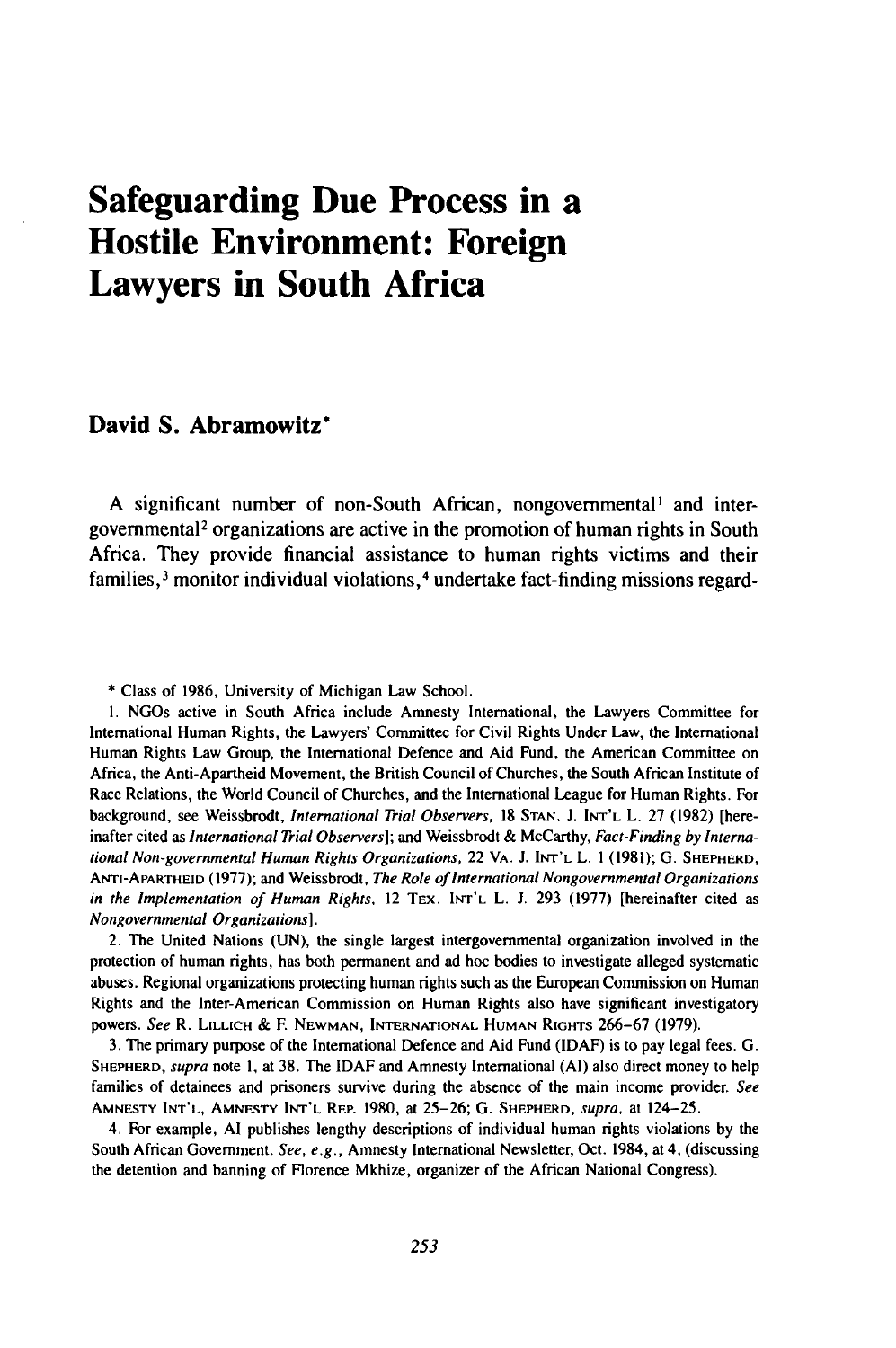ing alleged systematic abuses,<sup>5</sup> and publicize their findings.<sup>6</sup> Although a variety of professionals, including doctors, diplomats, clergy, and teachers are involved in these activities, nongovernmental organizations (NGOs) sponsored by attorneys play a special role in the protection of human rights in South Africa. <sup>7</sup>

In spite of the apartheid system of white supremacy,<sup>8</sup> the availability of competent, well-funded counsel can ensure procedural due process which will protect the human rights of a person affected by state conduct. 9 The foreign lawyer, familiar with the complexities of the legal process and techniques of trial advocacy, may provide invaluable assistance to local counsel by directing funds where they are required, offering legal expertise when it is requested, and observing trials where public attention may be beneficial. Such support is particularly important to South African human rights lawyers because the local bar is vulnerable to suppression by security forces. **' 0**

5. The International Committee of the Red Cross (ICRC), for example, sends missions to make on site inspections of prisons in South Africa, visiting both convicted prisoners and individuals detained by South African security forces. In 1983, delegates from the ICRC visited 374 prisoners convicted under security laws and one person held in preventive detention. **Iwr'L** COMM. **OF THE** RED **CROSS,** <sup>1983</sup>**ANNUAL** REP. 12 (1983). For examples of intergovernmental organization reports detailing systematic abuses of human rights in South Africa, see Ad Hoc Working Group of Experts, Violations of Human Rights in Southern Africa, U.N. Doc. E/CN.4/1984/8 (1984) and Ad Hoc Working Group of Experts, Additional Information on the Effects of the Policy of Apartheid on Black Women and Children in South Africa, U.N. Doc. E/CN.4/1983/38 (1983).

6. U.N. groups have sent missions to Europe and North America to discuss abuses in South Africa with policy makers. Recently the Special Committee met with Chester Crocker, U.S. Assistant Secretary of State for Africa, Claude Cheysson, French Minister of External Affairs, and Pope John Paul II. Report of the Special Committee Against Apartheid, 39 U.N. GAOR Supp. (No. 22) at 17, U.N. Doc. A/39/22 (1984).

7. Since a criminal sanction is often attached to the exercise of a human right, human rights lawyers in South Africa are generally criminal defense lawyers. For examples of activities that result in criminal liability in South Africa, see *infra* notes 16-18.

8. For a description of white supremacy in South Africa, see E. HARSCH, SOUTH AFICA: **WHITE** RULE, BLACK REVOLT **27-62 (1980).**

9. *See infra* notes 41-43 and accompanying text.

10. Marie Louise Hooper, director of the South Africa Programme of the American Committee on Africa stated:

It's getting more difficult now though; it used to be easy for us to get lawyers for [people arrested for political crimes]; there were many white lawyers and some Indian lawyers who would take all these freedom cases and fight them very successfully as far as they could **...** But quite a few of our best lawyers have left the country because they found they couldn't live there without spending all their time in gaol, and those who are left are getting quite frightened of the Government. . **.** . But we do it still; people are still being defended.

Report of the Ad Hoc Working Group of Experts, U.N. Doc. E/CN.4/950 at 62-63 (1967) [hereinafter cited as Hooper Testimony]; *see* also **A. SACHS, THE JAIL** DIARY **OF ALBIE SACHS** (1966) (describing torture and depression endured **by** the author while in detention after an active career defending accused in political trials); A. SACHS, THE **VIOLENCE OF** APARTHEID 21 (1967) (indicating that political lawyers have been forced to flee the country to escape government harassment); J. **CARLSON,** No **NEUTRAL GROUND** 171, 367 (1973) (describing the effects of banning and harassment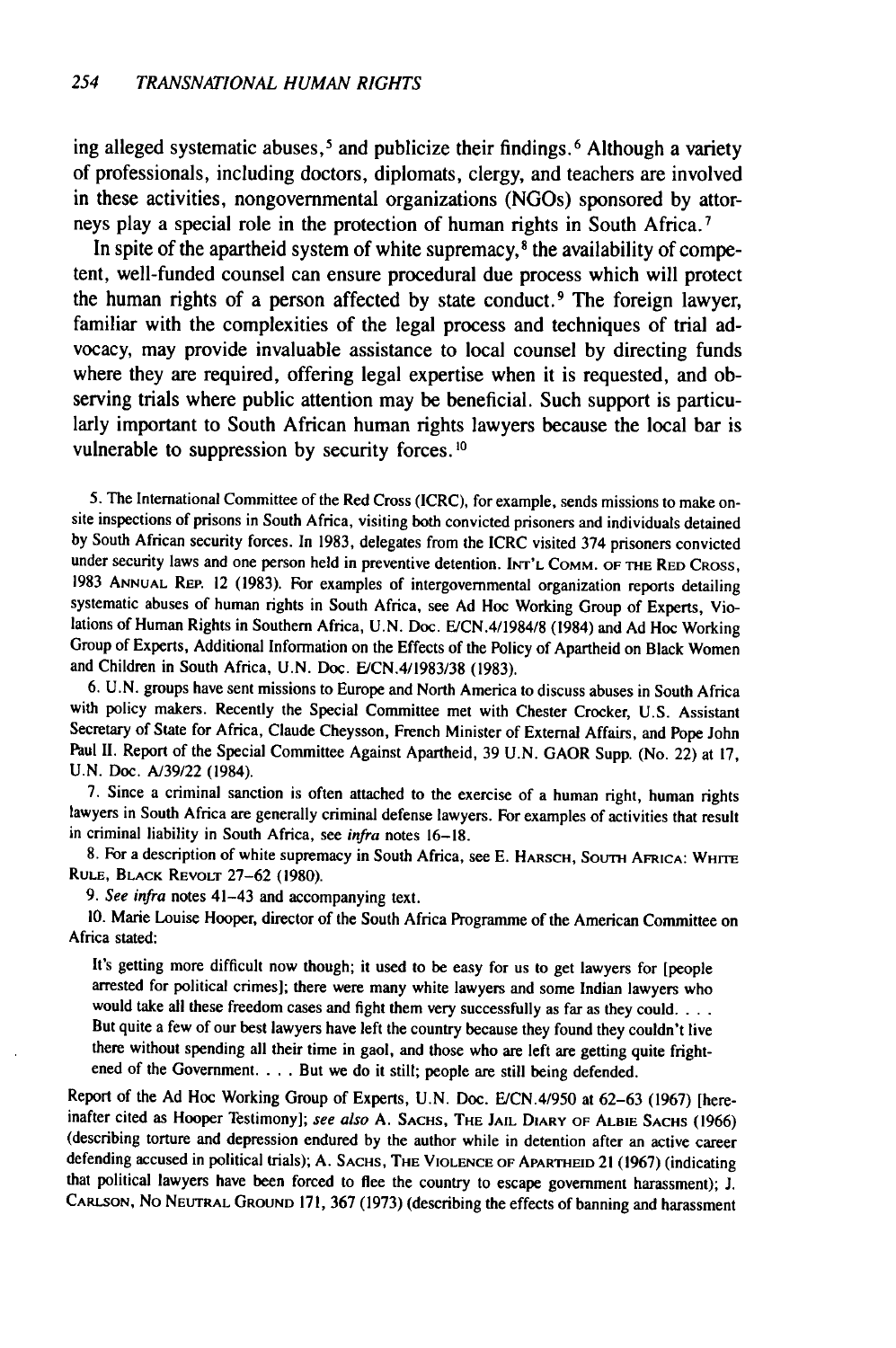Part I of this note briefly describes the effect of apartheid on human rights in South Africa. It then examines how liberal South African attorneys use procedural due process, as defined by the rule of law, to counter these effects. Part II discusses the methods used by foreign attorneys to support South African human rights lawyers. In particular, this section focuses on the activities of the International Commission of Jurists and the Lawyers' Committee for Civil Rights Under Law.<sup>11</sup> The note concludes that infusing fair process into the South African legal order is the most significant contribution foreign lawyers can make to the protection of human rights within South Africa.

## I. THE RULE OF LAW AND THE ROLE OF LAWYERS IN THE PROTECTION OF HUMAN RIGHTS IN SOUTH AFRICA

Since 1948, human rights advocates have increasingly focused their attention on the Republic of South Africa. Prior to that year, the racial laws of South Africa were not substantially more oppressive or discriminatory than the racial laws of other colonial systems in Africa<sup>12</sup> or certain states in the United States.<sup>13</sup> The 1948 election victory of the Afrikaaner-dominated National Party, however, heralded a new emphasis on a legal order based on white supremacy. **1 <sup>4</sup>**The new

on political lawyers); **S.** MORONEY & L. ENSOR, THE **SILENCED (1979)** (documenting the cases of lawyers, clerks, students, and others detained and/or banned by the State); Cooper, *Public Interest* Law-South African Style, 11 COLUM. HUM. RTS. L. REV. 105, 113 (1980) (arguing that the fear of the "knock on the door" prevents many lawyers from protecting human rights). This fear is not unfounded. The Minister of Justice may, at his discretion, place lawyers on a "consolidated list." Internal Security Act, No. 74 of 1982, § 16, *reprinted in* BUTTERWORTHS STATUTES OF THE RE-PUBLIC OF SOUTH AFRICA [BUTTERWORTHS S. AFR.], CRIM. LAW & PROC. 1291. Lawyers on this list may *noi* give counsel to any banned client, *id.* at § 19(1), nor see a client detained by the Bureau of State Security. *Id.* at § 28(8). Finally, the Minister may disbar any advocate on the consolidated list. *Id.* at § 34(1)(b). See also Arenstein v. Secretary for Justice, [1970] 4 South African Law Reports [S.A.] 274 (the court affirmed that placement on the list alone justifies disbarment and refused to allow the affected person to show that he had not committed any act which made him unfit to be an attorney); *cf* Hassim v. Incorporated Law Society of Natal, [19771 2 S.A. **757** (the court concluded that the defendant may offer evidence contesting a conviction or mitigating the blameworthiness of conduct when a South African bar association is using the conviction or conduct to challenge the defendant's fitness to be a lawyer).

II. The International Commission of Jurists was founded in 1952. **INT'L COMM'N** OF **JURISTS,** BASIC FACTS 8 (1962) [hereinafter cited as BASIC FACTS]. It sent its first trial observer to South Africa in 1956. For a discussion of this trial, see Gardiner, *The South African Treason Trial, I* J. **INT'L COMM'N JURISTS** 43 (1957). The Lawyers' Committee for Civil Rights Under Law was founded in 1963 and became involved in South Africa beginning in 1967. LAWYERS' COMM. FOR CIVIL RTS. **UNDER** LAW, **10** YEAR REPORT **8,** 96 (1973) [hereinafter cited as **10** YEAR REPORT].

12. Dugard, *Human Rights in South Africa-Retrospect and Prospect,* 1979 **ACTA JURIDICA** 263, 267. Kenya, for example, had a "pass" law similar to current laws in South Africa which forced all blacks to carry an identification card. *See* W. Ross, **KENYA** FROM WITHIN **188** (1968).

13. Dugard, *supra* note 12, at 267.

14. *See* E. HARSCH, supra note 8, at 56-57.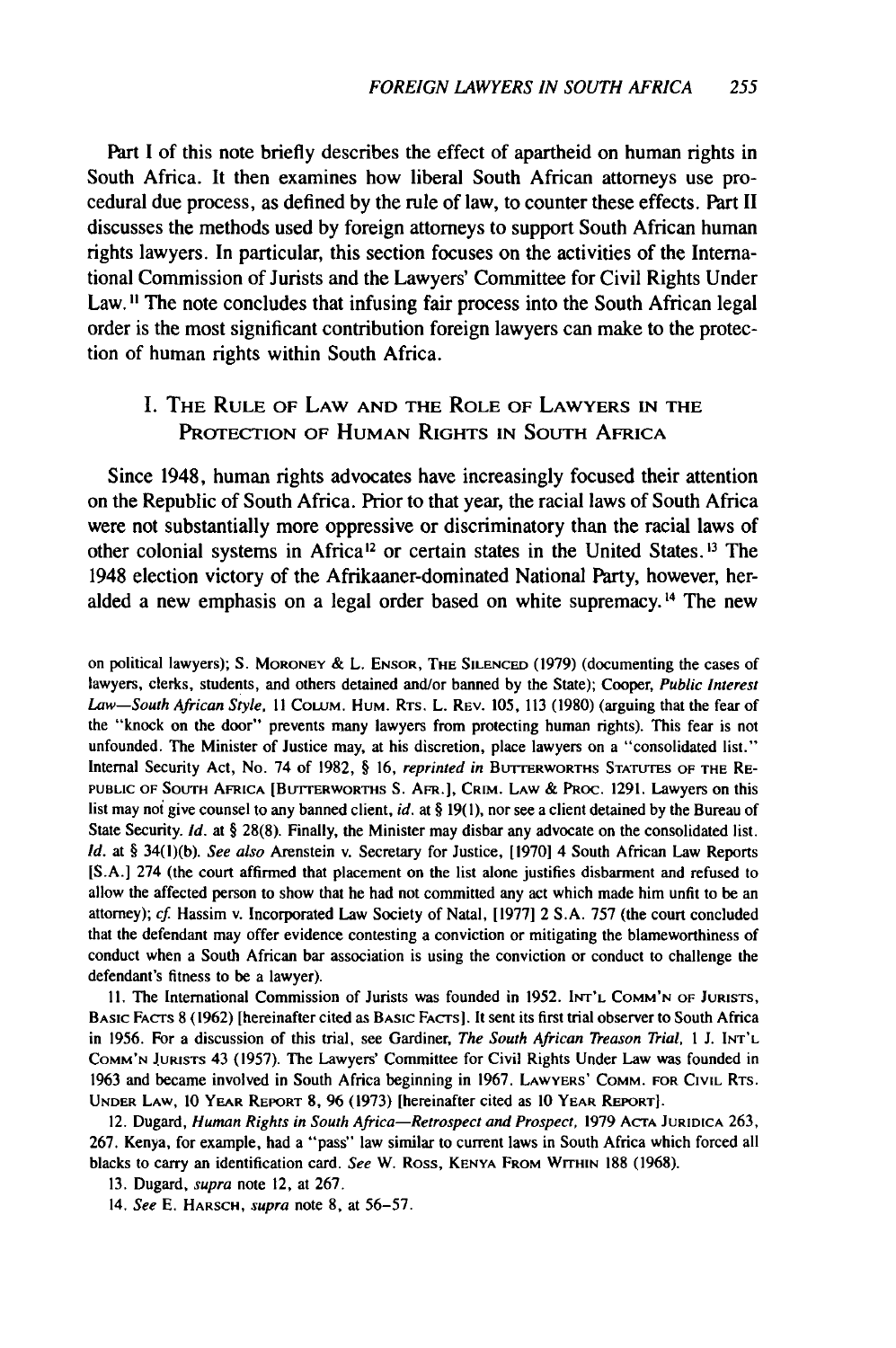government campaigned on a platform of apartheid<sup>15</sup> and, once elected, promoted racial segregation, <sup>16</sup> curtailed free speech, <sup>17</sup> and limited labor union activity. **<sup>8</sup>**

Applying the English doctrine of parliamentary supremacy, South African courts have consistently ruled that these restrictions are legally valid. According to the Appellate Division of the Supreme Court of South Africa,<sup>19</sup> parliamentary supremacy means that "Parliament may make any encroachment it chooses upon the life, liberty or property of any individual subject to its sway, and. **. .** it is the function of the courts of law to enforce its will."<sup>20</sup> South Africa's recently

15. See id. at 56. The National Party adopted apartheid as its campaign slogan for the 1948 election. **Id.** In 1950 apartheid was defined in the Afrikaans Dictionary as

a political tendency or trend in South Africa, based on the general principles (a) of a differentiation corresponding to differences of race and/or level of civilization, as opposed to assimilation; (b) of the maintanence and perpetuation of the individuality (identity) of the different colour groups of which the population is composed, and of the separate development of these groups in accordance with their individual nature, traditions and capabilities as opposed to integration.

AFRIKAANS DICTIONARY, reprinted in N. LERNER, **THE** U.N. CONVENTION **ON THE** ELIMINATION OF **ALL** FORMS OF RACIAL DISCRIMINATION 53 (1970).

**16.** See, e.g., Population Registration Act, No. **30** of 1950, reprinted in BUTTERWORTHs S. **AFR.,** CENSUS & **STATS. 71** (forming classification of races); Blacks (Abolition of Passes and Co-ordination of Documents) Act, No. **67** of **1952,** reprinted in **BUTTERWORTHS S.** AFR., BLACKS **811** (ordering all Africans over **16** to carry a "reference book"); Group Areas Act, No. **36** of **1966,** reprinted in BUTERWORTHS S. AFR., GROUP **AREAS** 121 (empowering the government to create separate "group areas", including residential areas, for blacks and whites); Extension of University Education Act, No. 45 of 1959, reprinted in BUTTERWORTHS **S. AFR., EDUC. 693** (establishing separate universities for blacks and restricting admission of non-whites to white universities).

**17.** See, e.g., Internal Security Act, No. 74 of **1982,** supra note **10,** at § **5,** (limiting freedom of speech); id. at § 46 (limiting freedom of assembly); Publication Act, No. 42 of 1974, § 8, reprinted in BUTTERWORTHS S. AFR., CENSORSHIP 69 (limiting the distribution of political publication deemed "undesirable"). For a description of the provisions limiting speech and assembly prior to their consolidation into the Internal Security Act, see Dugard, supra note 12, at **270.**

**18.** See, e.g., Labour Relations Act, No. **28** of 1956, § 65, reprinted in **BU'TERWORTHS** S. APR., **LABOUR 399** (prohibiting strikes during labor disputes under various circumstances).

**19.** The Appellate Division is the highest appellate court in South Africa. S. AFR. DEPT. OF **FOREIGN AFF. AND** INFORMATION, SOUTH AFRICA 1984, at **291** (1984).

20. Sachs v. Minister of Justice, [1934] S.A. **i1, 37;** see also Panel Discussion on Human Rights and the Administrative State and the Protection of Human Rights in Municipal *Law,* 1979 ACTA **JURIDICA 189** (discussing specific cases where South African courts showed themselves deferential to the legislature). This is not to suggest that the courts have always unquestioningly accepted parliamentary action. In two famous cases, Republic v. Kahn, **[19551 3** S.A. **177** (holding that prohibitions against a gathering of communists do not apply to purely social functions), and Harris v. Minister of the Interior, [ 1952] 2 S.A. 428 (finding that since the act depriving coloreds of the vote did not receive a two-thirds parliamentary majority, passage violated the "entrenched clauses" of the South Africa Act, which requires such a majority), the South African courts gained a reputation for independent thinking. Both of these holdings, however, were delimited by specific and fairly unique fact situations (in Harris, for example, the Parliament violated a voting procedure established by the South African constitution) and were subsequently circumvented **by** parliamentary acts which the courts upheld. *See*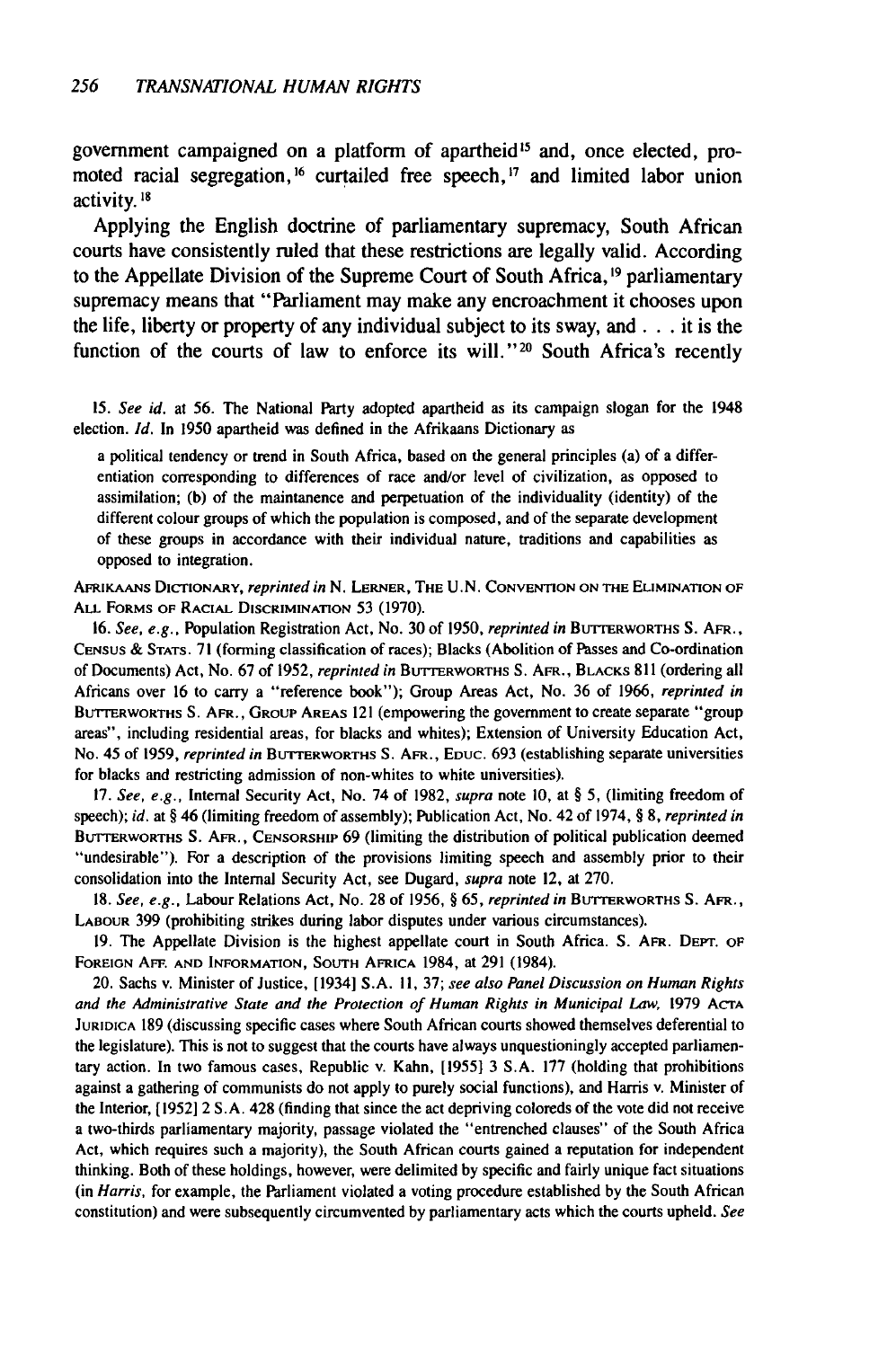enacted consitution also dictates the supremacy of the Parliament in the determination of substantive rights. Courts may inquire "as to whether the provisions of [the Constitution] were complied with," but otherwise have no review power.<sup>21</sup> Since no substantive rights are enumerated within the Constitution, South African courts have no independent judicial function.

According to English constitutional theory, parliamentary supremacy is tempered by the doctrine of the rule of law. As defined by A. V. Dicey, the rule of law is based on three separate tenents: supremacy of law, equality before the law, and the belief that constitutions are a consequence, rather than a source, of individual rights. 22 Supremacy of law prohibits arbitrariness and the use of wide discretionary powers on the part of the executive authority. **23** Equality before the law subjects all classes to the "ordinary law of the land administered by the ordinary law courts," thus precluding the exemption of government officials from liability for their acts. 24 The belief that constitutions are a consequence of individual rights implies that the courts may define and protect certain rights and hold them predominant over any particular constitution or law. **25** A recent redefinition of the rule of law by the International Commission of Jurists (the Commission) seeks to use Dicey's third concept to promote social, economic, and cultural conditions under which a person's "legitimate aspirations" may be realized.<sup>26</sup> Although the goal may be desirable, this transformation of the rule of law from a legal principle into a political agenda deprives the notion of much of its universality. Differing economic and social systems make it difficult for lawyers and judges to prescribe even general rules for the Commission's broad interpretation of the rule of law. **27**

**J. DUGARD, HUMAN** RIGHTS **AND THE** SOUTH **AFRICAN LEGAL ORDER 31-32, 162-63** (1979); Collins v. Minister of the Interior, [19571 **1** S.A. 552 (upholding the deprivation of the vote from coloreds after the Parliament reconstituted itself **by** adding 40 new senators and then passing the act in question **by** a two-thirds vote); see also State v. Wood, [1976] **1 S.A. 703** (dismissing an appeal from a conviction for attending a "gathering" which consisted of playing bridge).

21. Republic of South Africa Constitution Act, No. 110 of 1983, § 34, *reprinted in* BUTTERWORTHS S. **AFR.,** CONST. LAW 1301.

22. A. **DICEY,** INTRODUCTION TO **THE STUDY OF THE** LAW **OF THE** CONSTITUTION 202-03 (10th ed. 1959).

23. *Id.* at 202.

24. *Id.* at 202-03.

25. *See* A. MATTHEWS, LAW, **ORDER AND LIBERTY IN SOUTH** AFRICA 24 (1972).

26. The International Commission of Jurists has defined the rule of law as:

The principles, institutions and procedures, not always identical, but broadly similar, which the experience and traditions of lawyers in different countries of the world, often having themselves varying political structures and economic background, have shown to be important to protect the individual from arbitrary government and to enable him to enjoy the dignity of man.

BASIC FACTS, supra note **11,** at 4. These institutions include a written constitution guaranteeing civil and political rights protected by procedural safeguards, an independent judiciary, and a strong bar. *Id.*

27. See A. MATTHEWS, *supra* note 25, at 29.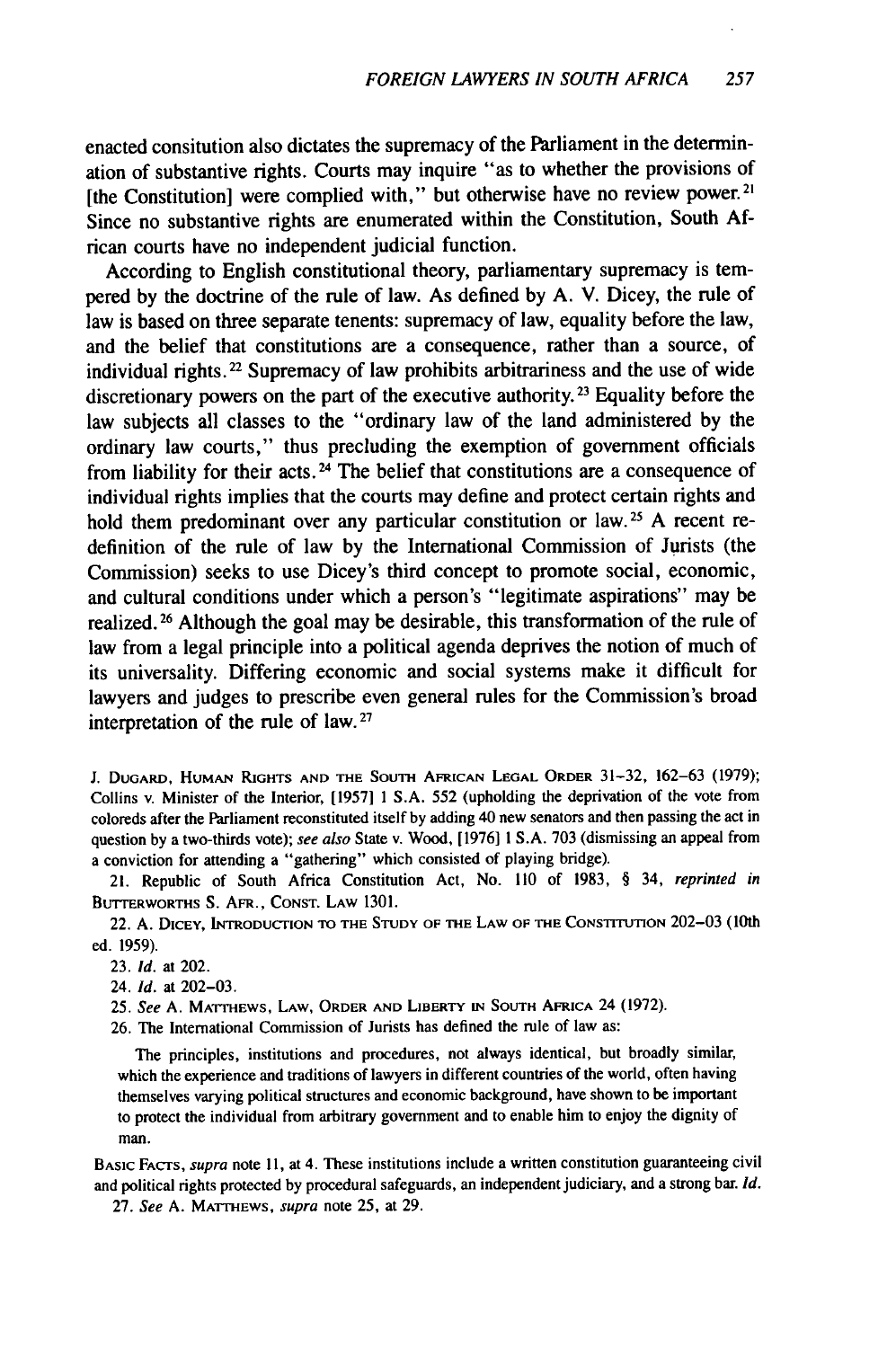In South Africa, supporters of the National Party reject both Dicey's and the Commission's definition of the rule of law. Many argue that while parliamentary supremacy is integral to South Africa's legal system,  $^{28}$  the rule of law is part of an English legal heritage<sup>29</sup> which is not appropriate to the South African context.<sup>30</sup> Others equate the rule of law with the rule of law and order. One South African scholar describes this interpretation of the rule of law as requiring that laws be "enacted in accordance with the correct constitutional procedure, and **...** administered in accordance with the rules of procedure prescribed by parliament. . **.** . This approach equates the Rule of Law with rule by law and accurately describes the totalitarian system of Soviet Russia as well as the legal order of a Western democracy . . .<sup>"31</sup> Supporters of white supremacy have invoked this latter definition to justify suppression of dissent against apartheid. <sup>32</sup>

The South African Government operates according to a third, less oppressive interpretation of the rule of law. Focusing on the application rather than the creation of laws, the government requires that all people be accused in open court, have an opportunity to deny the charge and defend themselves, and have a right to choice of counsel. <sup>33</sup>

Most liberal South African defense lawyers also view the rule of law as a procedural restraint governing the application of laws in the courtroom. 34 Their definition resembles the government's in that it requires that no one should be deprived of liberty or property without recourse to an impartial court, and that citizens should have access to legal counsel to assert any substantive rights they possess.  $35$  It also requires equal treatment before the law.  $36$  It is in this latter requirement that the liberal practitioners' definition of the rule of law apparently differs from the government's. Although South African courts theoretically operate under the government's definition, they do not treat blacks and whites equally. According to one South African defense attorney, in proceedings involving infractions of apartheid laws, Commissioners' Courts tend to ignore established procedure and accept hearsay evidence, unreasonable presumptions, and almost any allegation which shows the black to be at fault. **17** In addition, courts accept

28. See **J. DUGARD,** supra note 20, at 37.

29. Id. at 41.

30. See Venter, The Withering of the "Rule of Law," 8 **SPECULUM** JURIS **69,** 86-88 (1973).

31. J. **DUGARD,** supra note 20, at 43-44.

32. See id. at 42.

33. S. AFR. DEPT. OF **FOREIGN** AFFAIRS, **SOUTH** AFRICA **AND THE** RULE OF **LAW** 47 (1968). 34. See J. **DUGARD,** supra note 20, at 40. For criticism of this view of the rule of law, see id. at 41-46.

35. See id. at 45.

36. See id.

37. See, e.g., J. **JACKSON, JUSTICE IN SOUTH** AFRICA 50-55 (1980) (Jackson's personal observations of the Commissioners' Courts). Commissioners' Courts and Magistrates' Courts have jurisdiction over offences committed by blacks. Black Administration Act, No. 38 of 1927, § 9(1), reprinted in BUTrERWORTHS S. AFR., Blacks 131.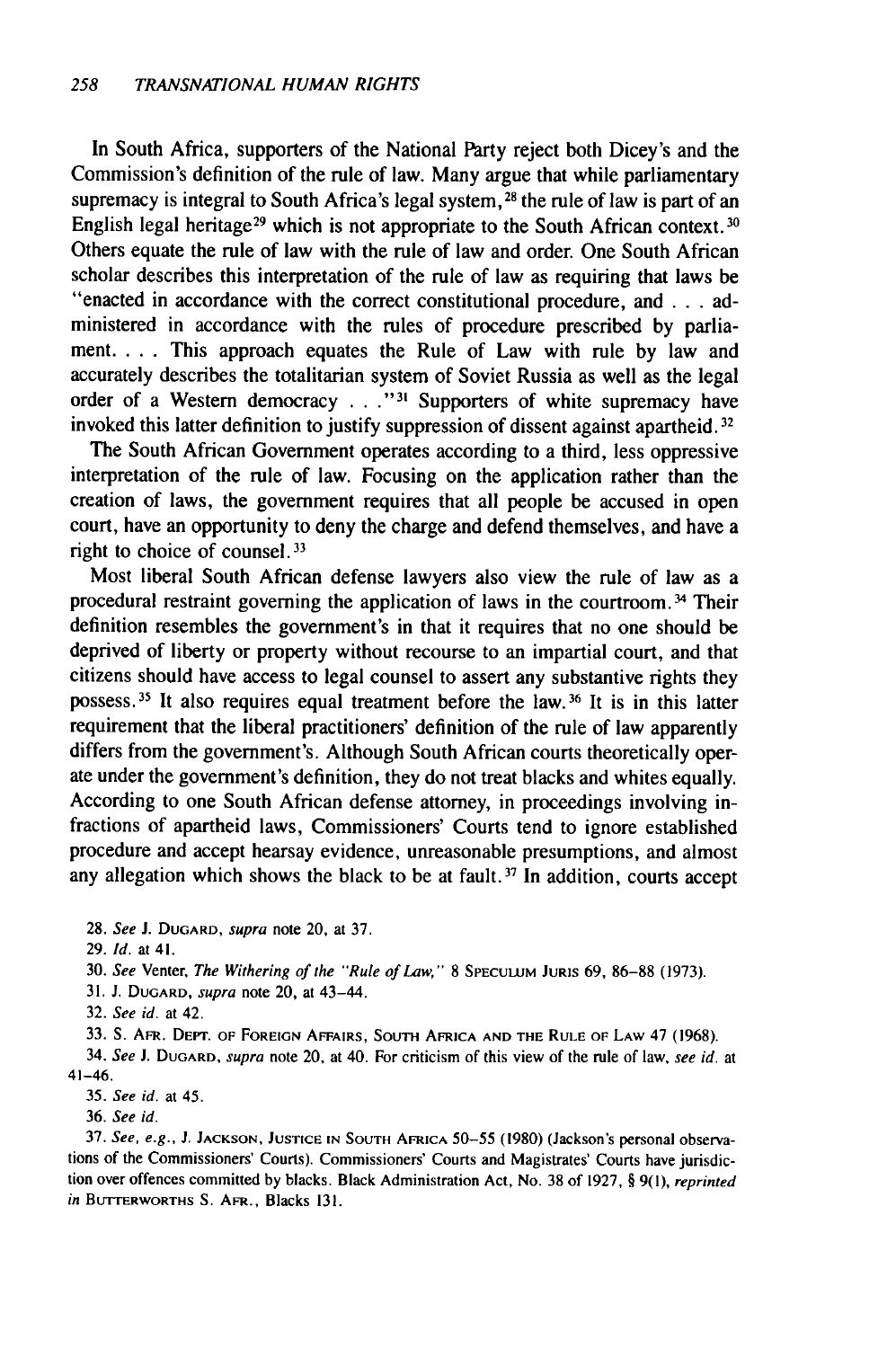confessions from blacks in spite of strong evidence of coercion<sup>38</sup> and sentence blacks more harshly than whites.<sup>39</sup>

The procedural definition of the rule of law promoted by liberal defense attorneys may be one of the most effective interpretations for purposes of ameliorating human rights violations. Some South African scholars argue for a broader rule of law that would include legal protection of the substantive rights necessary to create a rational governing authority, including the liberties of person, speech, and association. **40** This prescription is unlikely, however, to have any immediate practical effect given the continued power of the National Party. In contrast, while the limited application of the rule of law supported by liberal South African practitioners is not likely to cause rapid changes in the government's arbitrary treatment of blacks, the provision of fair trial process for blacks and whites may mitigate the effect of human rights violations as they occur and promote their gradual elimination. Liberal South African lawyers who have obtained equal application of the law have won the acquittal of clients accused of violating pass laws, 4' the release of detainees and compensation for their injuries,42 and preliminary injunctions against the forced removal of populations. <sup>43</sup> These efforts to obtain due process have two results: individual wrongs are redressed and the abusive practices of the South African Government are brought to the attention of the world press.

## II. THE INTERVENTION OF FOREIGN LAWYERS IN **SOUTH** AFRICA: REALIZATION OF PROCEDURAL PROTECTIONS **IN** THE TRIAL **PROCESS**

**By** assisting in the defense of human rights victims, foreign lawyers help mitigate the unfair trial process often practiced in South African courts. The financial support and legal expertise of foreign lawyers have helped South **Af**rican advocates develop persuasive and creative legal arguments. The courtroom presence of foreign lawyers as trial observers limits political censure and encourages local counsel to use evidence which, while procedurally permissible, might otherwise be politically suppressed. Furthermore, whether or not local counsel are successful in redressing individual grievances, the foreign lawyer/trial observer can publicize the evidence brought out at trial, thereby attracting the financial support and human resources necessary to further the development of procedural due process for human rights victims of government policies.

**38.** *See, e.g.,* id. at **156-63** (Jackson's observations of the Magistrates' Courts).

**<sup>39.</sup>** *See* **A. SACHS, JUSTICE IN SOUTH AFRICA 154-57 (1980).** Between **1961** and 1966, for example, whites were charged with interracial rape four times more often than blacks in relation to the population.

*<sup>40.</sup>* See, e.g., **A. MATTHEWS,** supra **note 25, at** 22.

<sup>41.</sup> **J. JACKSON,** supra **note 37,** at **19-20.**

<sup>42.</sup> *See,* e.g., **J. CARLSON,** supra note **10,** at **169-71.**

<sup>43.</sup> Cooper, supra note **10,** at **118-19.**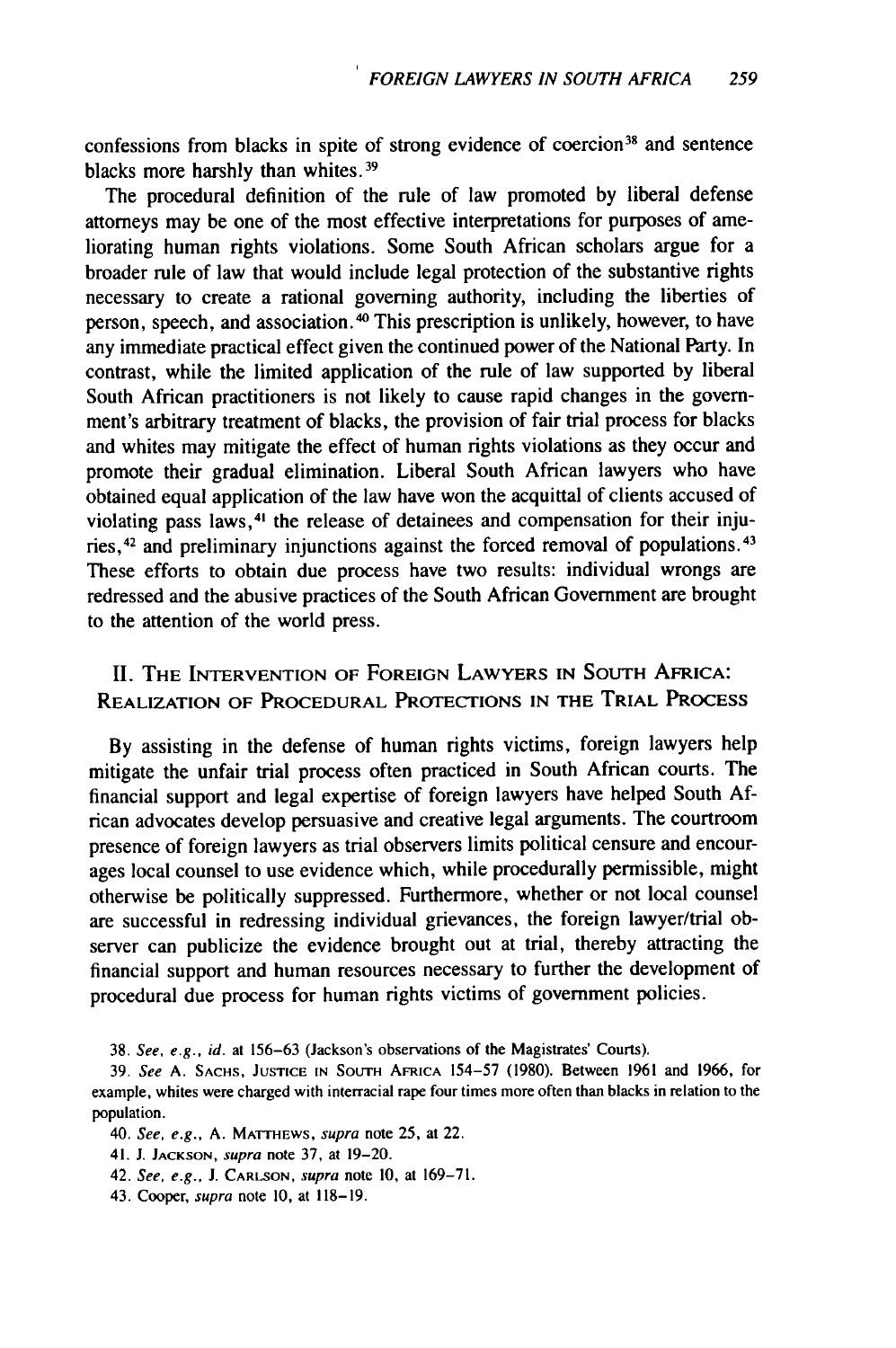### *A. Providing Local Counsel for Indigent Clients*

Attorney sponsored NGOs have been particularly active in funding the defense of political detainees. Such assistance is indispensable because the South African advocates who defend political prisoners and detainees are generally overworked<sup>44</sup> and often accept cases from indigent client knowing they will not receive remuneration. 45 Court-appointed defense attorneys are in short supply. Studies indicate that at least 80 percent of black or colored criminal defendants remain without representation. 46 Available court-appointed attorneys generally lack both the experience and the resources to defend major cases.<sup>47</sup> Without the assistance of NGOs, it is likely that most political trials would not take place.

Since 1967 the Lawyers' Committee for Civil Rights Under Law<sup>48</sup> has provided financial support to the counsel of individuals accused of political crimes. <sup>49</sup> Perhaps the most dramatic example of the effect of Committee assistance was the 1975-1976 trial of the South African Student Organization (SASO) and the Black People's Convention (BPC). In that case, the State prosecuted nine leaders of SASO and the BPC for organizing a peaceful rally in celebration of the independence of Mozambique. **50** The Lawyers' Committee provided the defendants with one of the most qualified and best equipped defense teams in the history of political trials in South Africa.<sup>51</sup> Under direct examination by the advocates retained by the Lawyers' Committee, Steve Biko, a leader of SASO who had been prevented from expressing his views for most of his political life, testified at length about the Black Consciousness Movement. 52 In addition to bringing out

44. Telephone interview with Penny Andrews, Centre for Applied Legal Studies (Nov. 21, 1984) (notes on file, Michigan Yearbook of International Legal Studies).

45. *See* A. **SACHS, STEPHANIE ON** TRIAL **13** (1968); Hooper Testimony, *supra* note 10, at 62-63.

46. McQuoid-Mason, *Discretion in the Provision of State-Financed Legal Aid and Services to Indigent Criminals Accused in South Africa,* in CRIMINAL **JUSTICE IN SOUTH** AFRICA **110** (M. Olmesdahl & N. Steytler eds. 1983)

47. *See* Deffenbaugh, *The Southern Africa Project* for the Lawyers' Committee for Civil Rights Under Law, in GLOBAL **HUMAN** RiGHTs 289, 300 (V. Nanda, **J.** Scarritt, & G. Shepherd eds. 1981). 48. See supra note II.

49. The first act of the Southern Africa Project of the Lawyers' Committee was to provide money to Joel Carlson (a South African lawyer and sometimes trial observer for the International Commission of Jurists) to defend 37 clients facing capital punishment for guerilla activities. For a discussion of this case, see J. **CAR.SON,** supra note **10,** at 153-71. Since 1967, the Lawyers' Committee has funded the defense in at least seven major political trials. See Deffenbaugh, *supra* note 47, at 291-95. In the mid-1970s, the Southern Africa Project operated on a budget of between \$50,000 and \$150,000. **Id.** at 291.

50. State v. Cooper, [1976] 1 S.A. 932. For an explanation of the charges, see South Africa, 14 **INT'L COMM'N JURISTS** REV. 13, 13-16 (1975); *see* also E. **HARSCH,** supra note 8, at 272-74 (describing the activities of the South African Student Organization and the Black Peoples Convention in 1975 and 1976).

**51.** Deffenbaugh, supra note 47, at 294.

52. The Black Consciousness Movement maintains that "the black man must reject all value systems that seek to make him a foreigner in the country of his birth and reduce his basic human dignity." E. HARSCH, supra note 8, at 258.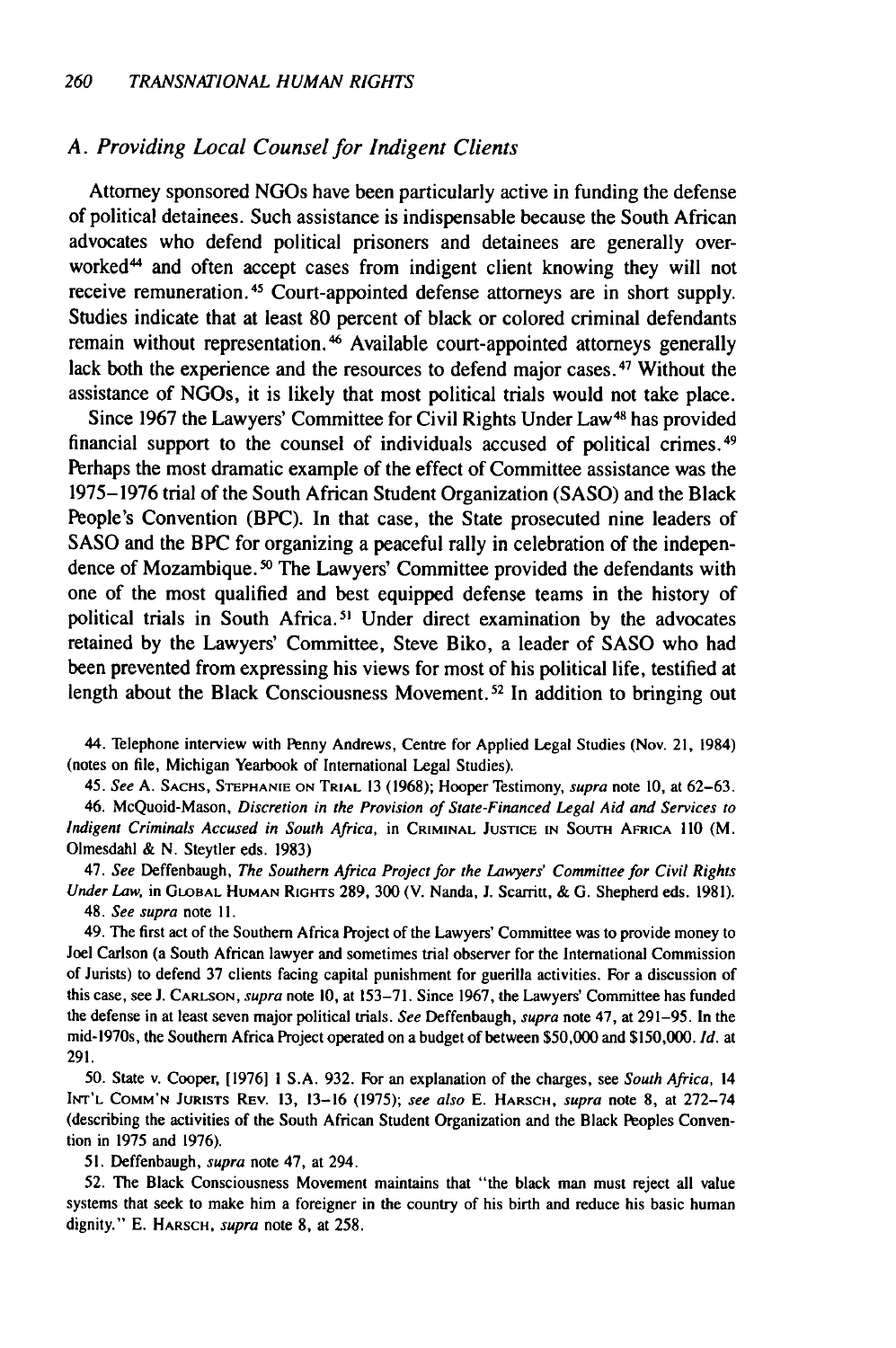views generally suppressed **by** the government, the privately financed defense team lengthened the trial considerably. **13** Furthermore, the effect of the testimony was not limited to the courtroom. The publicity given the trial contributed to the highly charged atmosphere in South Africa,<sup>54</sup> and violent civil disturbances erupted in South Africa in the spring of 1976.<sup>55</sup>

Foreign lawyers have also contributed to the development of legal clinics at South African law schools. Originally created by students,<sup>56</sup> these clinics have recently been integrated into the official curricula of several law schools.<sup>57</sup> In 1979 several of these law schools brought a Columbia University professor with extensive experience in the operation of student clinics to South Africa.<sup>58</sup> By helping law students represent indigents, he was able to extend available procedural protections to those who would not normally have access to legal counsel.

### *B. The Provision of Legal Expertise by Foreign Lawyers*

In addition to obtaining counsel for defendants, the foreign attorney may also help devise trial strategy and tactics. Although a person can practice law in South Africa only if he or she is a South African citizen or resident,<sup>59</sup> the foreign lawyer may share his or her expertise by preparing legal memoranda or furnishing South African counsel with expert witnesses.

The Lawyers' Committee for Civil Rights Under Law actively shares experts and expertise with South African counsel. In 1968, for example, at the request of local counsel, the Lawyers' Committee arranged for Professor Alan Moritz, a recognized authority in pathology,<sup>60</sup> to consult with local experts on the death of James Lenkoe.<sup>61</sup> Moritz eventually testified at Lenkoe's inquest and helped

53. Deffenbaugh, *supra* note 47, at 300.

54. *Id.* at 280. Blacks "pored over the newspaper reports of the trial." *Id.*

55. *See id.* at 280-84. By June 19, 1976, the official death count of the riots was 109, although one moderate black leader put the total somewhere around 700. *Id.* at 283-84.

56. *E.g.,* Cooper, *supra* note 10.

57. *See* Slabbert, *Socio-Political Factors Influencing Access to and Effect of Legal Representation,* in CRIMINAL **JUSTICE** IN **SOUTH** AFRICA 89, 98 (M. Olmesdahl & **N.** Steytler eds. 1983). For a detailed description of a program in Zimbabwe similar to those established in South Africa, see Donagher, *The University of Rhodesia Legal* Clinic: An Example for South *African Universities in the Field of Legal Training,* 3 RESPONSA **MERIDIANA** 325 (1978).

**58.** *See* Cooper, *supra* note 10.

59. *See* Attorney Act, No. **53** of 1979, § 15(c), *reprinted in* BUTTERWORTHS S. AFR., LEGAL PRAC. 453; Admissions of Advocates Act, No. 74 of 1964, § 3(c), *reprinted* in BUTrERWORTHS S. APR., **LEGAL** PRAC. 401.

60. Dr. Moritz was chief consultant pathologist to the United States armed forces and participated in the autopsy of President Kennedy. J. **CARLSON,** *supra* note 10, at 228.

61. Dr. Moritz recommended several tests which provided substantial proof that Lenkoe had sustained electrothermal injuries in the twelve hour period proceeding his death in a South African prison. *Id.* He also discounted the possibility of suicide as described by the State's theory of Lenkoe's death. *Id.* at 231.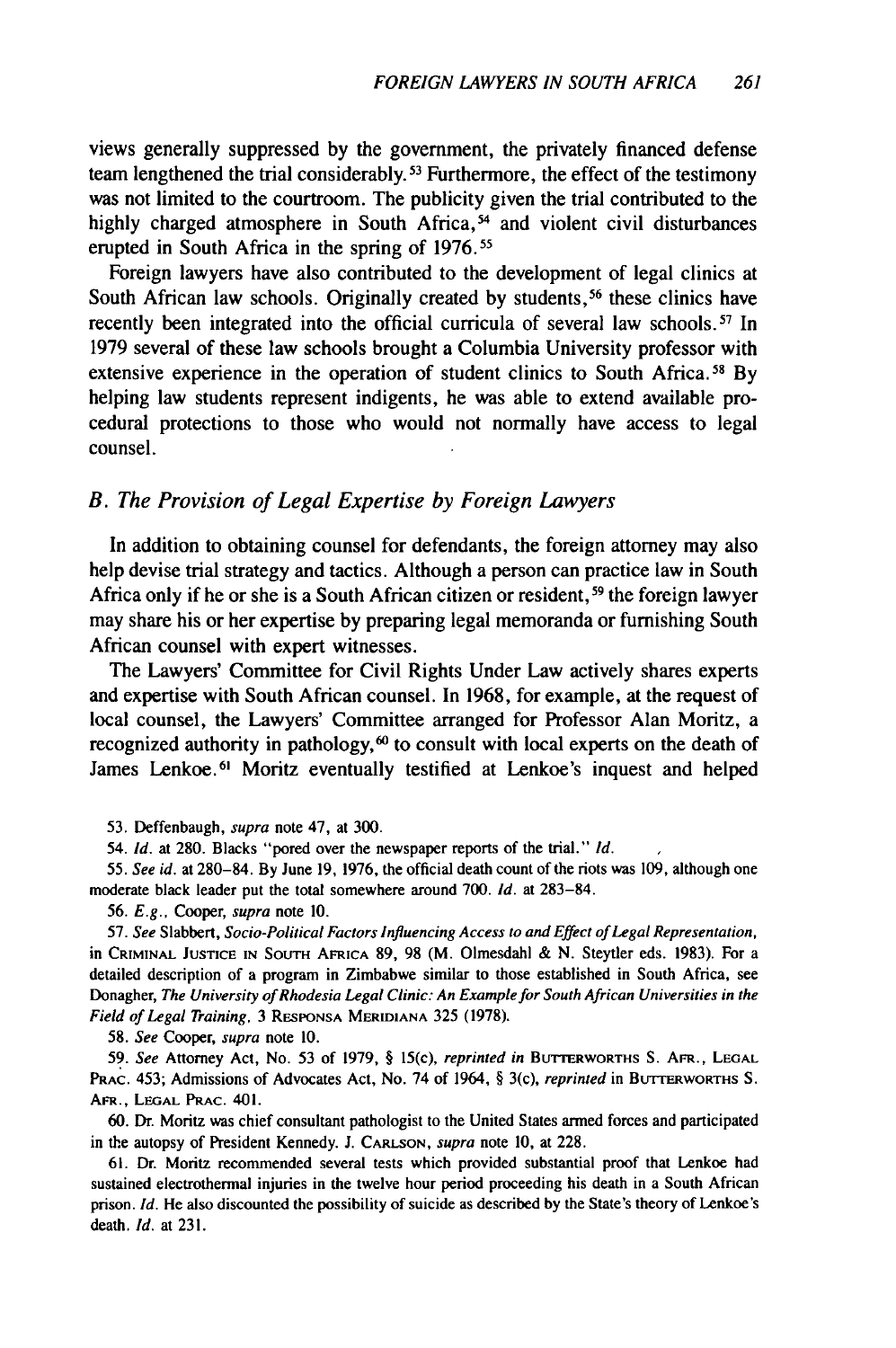gather additional scientific proof of Lenkoe's torture. Athough the court found that the death was a result of suicide, 62 Moritz's appearance helped bring the case to the attention of the world press.<sup>63</sup> The Lawyers' Committee has provided medical experts in other cases as well.<sup>64</sup>

The Lawyers' Committee has also furnished legal advice to South African counsel. In 1971, the Lawyers' Committee prepared a memorandum on U.S. law concerning the exclusion of evidence obtained through coercion.<sup>65</sup> In Namibia,<sup>66</sup> in 1973, the Lawyers' Committee helped instruct advocates seeking an injunction against floggings without prior legal process.<sup>67</sup> Finally, the Lawyers' Committee provided the South African advocates representing Steve Biko's family with legal experts whom they could consult.<sup>68</sup>

#### *C. Trial Observation by Foreign Lawyers*

Once the case is prepared, foreign lawyers report on the process and outcome of the trial. **Trial** observation in South Africa effects two results. First, the observer publicizes the results of the trial, <sup>69</sup> thus generating pressure against any improper practices.<sup>70</sup> Second, the trial observer's presence may inhibit the state or the court from preventing procedurally permissible but politically unpopular expression, thus encouraging lawyers and defendants to express themselves in a more forward and dramatic manner.<sup>71</sup> This second phenomena is particularly important as it affects the trial process itself. By facilitating increased expression in the courtroom, foreign lawyers enable South African lawyers to preserve more information about government practices which foreign lawyers/trial observers report outside of South Africa. The resulting publicity generates greater support for human rights lawyers in South Africa.

63. See, e.g., U.S. Pathologists Testifies, N.Y. Times, July 25, 1969, § i, at 8.

64. In 1971, the Lawyers' Committee briefed an American psychiatrist to testify on the credibility of evidence obtained under coercive conditions. 10 YEAR REPORT, supra note 11, at 98. In 1978, prior to the inquest into Steve Biko's death, the Lawyers' Committee provided pathology experts to the Biko family's lawyers. Deffenbaugh, supra note 47, at 295.

65. 10 YEAR REPORT, supra note II, at 98.

66. Namibia, or South-West Africa, was administered by South Africa under a League of Nations mandate later revoked by the United Nations. South Africa still controls the territory. E. HARSCH, supra note 8, at 123.

67. Deffenbaugh, supra note 47, at 292.

68. *Id.* at 295.

69. *See International Trial Observers,* supra note **1,** at 58; Martin-Achard, *Political Trials and* Observers, 6 **lNr'L COMM'N** JURISTS REV. 24, 34 (1971).

70. *See International Trial* Observers, supra note 1, at 58; Martin-Achard, *supra* note 69, at 37.

71. *See* Martin-Achard, *supra* note 69, at 35; *see also International Trial Observers, supra* note I, at **113.**

<sup>62.</sup> *Id.* at 259.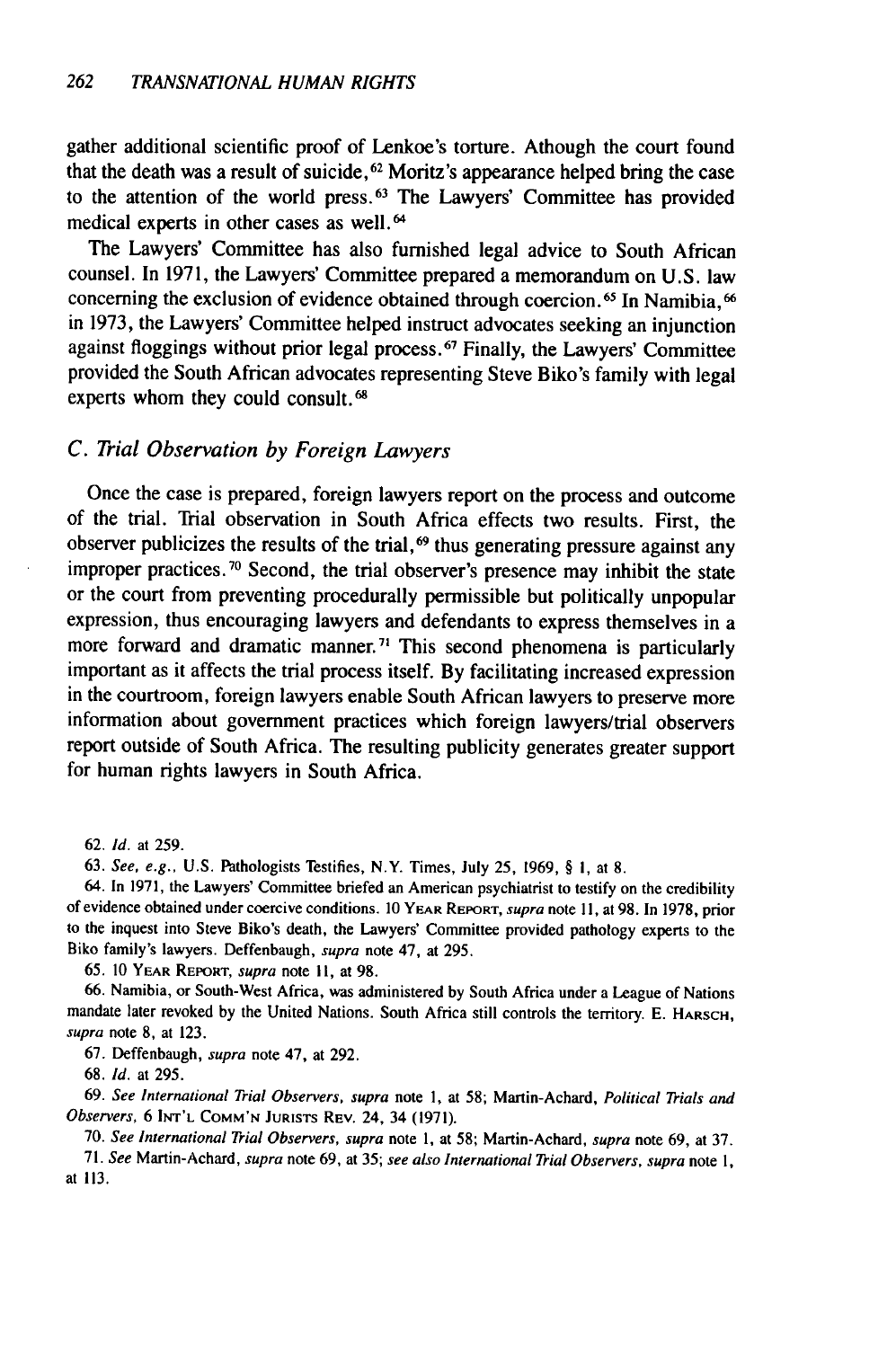The trial of Dr. Beyers Naudé, director of the Christian Institute,<sup>72</sup> demonstrates how foreign lawyers can help ensure that the theoretical procedural safeguards of the South African system are not ignored. After the Christian Institute attempted for ten years to bring blacks into segregated churches, the Schlesbruch Commission, appointed to investigate several organizations suspected of subversive acts,  $73$  summoned Dr. Naudé to testify about the activities of the Institute. Dr. Naudé appeared, but refused to give evidence, desiring not to implicate any fellow workers unless they were provided with an opportunity to dispute his testimony. The state subsequently prosecuted him for refusing to take an oath and testify at a commission hearing. <sup>74</sup>

Anthony Allott, Professor of African Law at the Institute of Oriental and African Studies, University of London, observed the trial on behalf of the International Commission of Jurists.<sup>75</sup> Naudé's testimony concentrated on the contradiction between apartheid and Christian philosophy, and his reading of a sermon verbatim into the record probably constituted an unprecedented case of preaching in court. 76 It is likely that this anti-apartheid testimony, which a judge would normally try to exclude as irrelevant, was allowed because effectively silencing a

72. The Christian Institute was formed after the World Council of Churches passed a resolution that racial discrimination was inappropriate in both secular and religious worlds. **INT'L** COMM'N **OF JURISTS,** THE TRIAL OF BEYERS **NAUDE** 9 (1979) [hereinafter cited as TRIAL **OF** BEYERS **NAUDE].** The Institute helped establish the African-dominated African Independent Churches Association, id. at **II,** and sponsored the Study Project on Christianity in Apartheid Society (Spro-cas). **id.** at 12. Spro-cas publications include LAW, **JUSTICE AND** SOCIETY (Spro-cas Publication No. 9, 1972), **POWER,** PRIVILEoE **AND** POVERTY (Spro-cas Publication No. **7,** 1972), and SOME IMPLICATIONS OF INEQUALITY (Spro-cas Publication No. 4, 1971). Dr. Naudé was forced to resign from the Dutch Reformed Church when he took up the directorship of the Institute. TRIAL OF BEYERS **NAUDE,** *supra,* at **10.**

**73.** This Commission was appointed to investigate the Christian Institute and three other organizations and individual persons connected with these groups. TRIAL **OF BEYERS NAUDE,** supra note **72,** at **31.**

74. See State v. Naudd, **[1975] 1 S.A. 681.** Section **6(1)** of the Commissions Act, No. **8** of 1947, reprinted in BUrrERWORTHS **S.** AFR., CONST. LAW **171,** states:

Any person summoned to attend and give evidence **.** . . who without sufficient cause (the onus of proof whereof shall rest upon him) **...** having attended, refuses to be **sworn** or make an affirmation . . . shall be guilty of an offense and liable on conviction to a fine not exceeding **50** pounds or to imprisonment for a period not exceeding six months, or both such fine and imprisonment.

Id. Dr. Naudé argued that he had "sufficient cause" not to testify because his Christian beliefs made it "humanly intolerable" to testify against colleagues without their presence. South African courts, however, have interpreted "humanly intolerable" and "sufficient cause" more narrowly. See State v. Weinberg, **[1966]** 4 **S.A. 660, 665-66.**

**75.** Allott, State Law and the Christian Conscience in South Africa, *11* **INT'L COMM'N JURISTS REV. 55 (1973).**

**76. Id.** at **57-58.**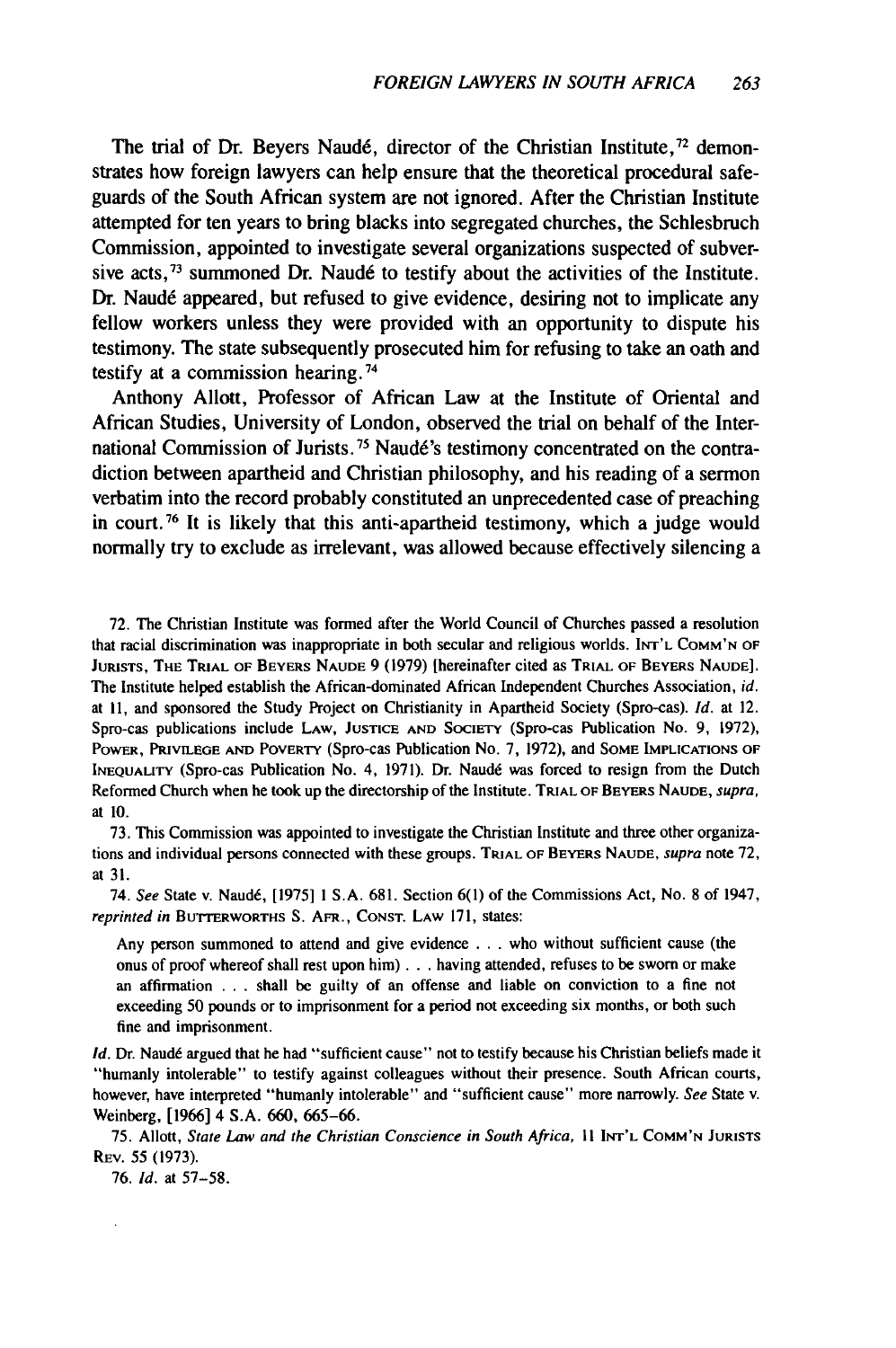witness speaking against the racial policies of the South African Government could have created an unfavorable impression of South Africa's judicial system.

Trial observers have also had an impact on conditions in South African prisons. In 1977, the Lawyers' Committee for Civil Rights Under Law, in conjunction with the American Bar Association and the Lawyers' Committee for International Human Rights, sent Louis Pollack, then Dean of Pennsylvania Law School, to observe the inquest into the death of Steve Biko. 77 Together with Sir David Napley, former President of the Law Society of Great Britain, Dean Pollack concluded that the police investigation of Biko's death was "perfunctionary in the extreme." He further concluded that "Mr. Biko died as a result of a brain injury inflicted by one or more unidentified members of the security police...  $\cdot$ ,  $\cdot$ <sup>78</sup> The wide publicity given these conclusions has had a moderating influence on South African security force practices. Deaths in detention fell from almost one a month before the inquest to zero since the inquest.<sup>79</sup> A non-lawyer, unfamilar with inquest procedures and unable to portray himself or herself as a legal expert, would probably have been unable to challenge the validity of the proceeding and incapable of attracting the attention of the world press.

In all these cases, the observers drew great attention to the issues and individuals involved in the trials. Scrutiny from the world press and NGO literature, and the books which came out of these proceedings, helped publicize the state of affairs in South Africa. Recently, however, the South African Government has curtailed trial observation.<sup>80</sup> This may suggest that the South African Government is growing uncomfortable with the support which this activity generates against apartheid.

78. South Africa, 20 **INT'L COMM'N** JURISTS REV. 15, 17 (1978); see also Deffenbaugh, supra note 47, at 295.

79. From mid-1978 to May 1980, no deaths in detention were reported. U.S. Policy Toward South *Africa: Hearings* before the Subcomms. on International Economic *Policy and Trade on Africa and on International Organizations of the House Comm. on Foreign Affairs,* 96th Cong., 2d Sess. 318 (1980) (statement of Millard W. Arnold, Director, Southern Africa Project, Lawyers' Comm. for Civil Rts. Under Law). Recently, however, sources have reported a string of deaths. Amnesty International Newsletter, April 1984, at 5; *see generally South Africa,* 30 **INT'L** COMM'N JURISTS REV. 20 (1983) (describing the death of **1. 1** Muofhe who was in perfect health at the time of his arrest, yet died in the custody of the security police two days later); Ad Hoc Working Group of Experts, Violations of Human Rights in Southern Africa, U.N. Doc. E/CN.4/1983/10 at 36-47 (1983) (detailing a series of deaths in 1982); **SOUTH AFRICAN INSTITUTE** OF RACE **RELATIONS, 1982** SURVEY OF RACE RELA-TIONS **IN SOUTH** AFRICA 254-59 (1983) (describing deaths in 1982).

80. Recently South African officials refused to give a visa to Gay MacDougal, present director of the Southern Africa Project. Interview with J. Greenberg, former General Counsel, National Association for the Advancement of Colored Peoples-Legal Defense Fund (Oct. **11,** 1984) (notes on file, Michigan Yearbook of International Legal Studies).

<sup>77.</sup> Steve Biko, "hailed as one of the most important black leaders in over a decade," died while being held by South African security police. Deffenbaugh, supra note 47, at 295. Biko was a founder of the Black Consciousness movement. **Id.**